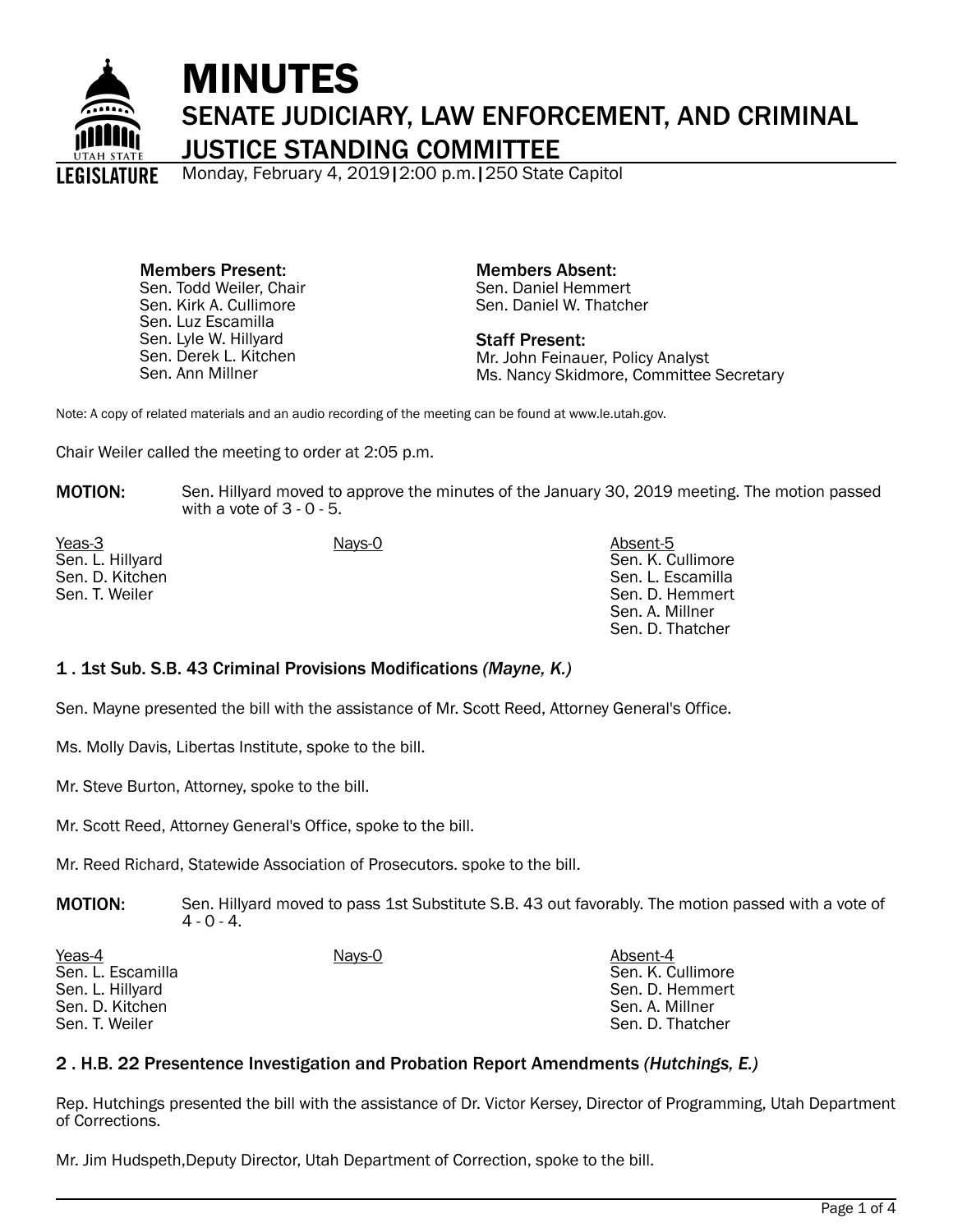#### SENATE JUDICIARY, LAW ENFORCEMENT, AND CRIMINAL JUSTICE STANDING COMMITTEE **February 4, 2019**

MOTION: Sen. Escamilla moved to pass H.B. 22 out favorably. The motion passed with a vote of 6 - 0 - 2.

Yeas-6 **Nays-0** Absent-2 Sen. K. Cullimore Sen. L. Escamilla Sen. L. Hillyard Sen. D. Kitchen Sen. A. Millner Sen. T. Weiler

## 3 . H.B. 19 Pretrial Release Amendments *(Romero, A.)*

Rep. Romero presented the bill.

Mr. Stewart Ralphs, Legal Aid Society of Salt Lake, spoke to the bill.

MOTION: Sen. Escamilla moved to pass H.B. 19 out favorably. The motion passed with a vote of 6 - 0 - 2.

Yeas-6 **Nays-0** Absent-2 Sen. K. Cullimore Sen. L. Escamilla Sen. L. Hillyard Sen. D. Kitchen Sen. A. Millner Sen. T. Weiler

### 4 . H.B. 20 Human Trafficking Amendments *(Romero, A.)*

Rep. Romero presented the bill with the assistance of Mr. Dan Strong, Attorney General's Office.

Mr. Tom Ross, Bountiful Chief of Police, Utah Chiefs of Police, spoke in favor of the bill.

MOTION: Sen. Escamilla moved to pass H.B. 20 out favorably. The motion passed with a vote of 6 - 0 - 2.

| Yeas-6            | Nays-0 | Absent-2         |
|-------------------|--------|------------------|
| Sen. K. Cullimore |        | Sen. D. Hemmert  |
| Sen. L. Escamilla |        | Sen. D. Thatcher |
| Sen. L. Hillyard  |        |                  |
| Sen. D. Kitchen   |        |                  |
| Sen. A. Millner   |        |                  |
| Sen. T. Weiler    |        |                  |

### 5 . H.B. 21 Offender Supervision Amendments *(Ray, P.)*

Rep. Ray presented the bill with the assistance of Mr. Dan Blanchard, Director, Adult Probation & Parole, Department of Corrections.

MOTION: Sen. Cullimore moved to pass H.B. 21 out favorably. The motion passed with a vote of 4 - 0 - 4.

| Yeas-4            | <u>Nays-0</u> | Absent-4          |
|-------------------|---------------|-------------------|
| Sen. K. Cullimore |               | Sen. L. Escamilla |
| Sen. L. Hillyard  |               | Sen. D. Hemmert   |
| Sen. A. Millner   |               | Sen. D. Kitchen   |
| Sen. T. Weiler    |               | Sen. D. Thatcher  |

### 6 . H.B. 40 Amendments to Criminal Provisions *(Ray, P.)*

Sen. D. Hemmert Sen. D. Thatcher

Sen. D. Hemmert Sen. D. Thatcher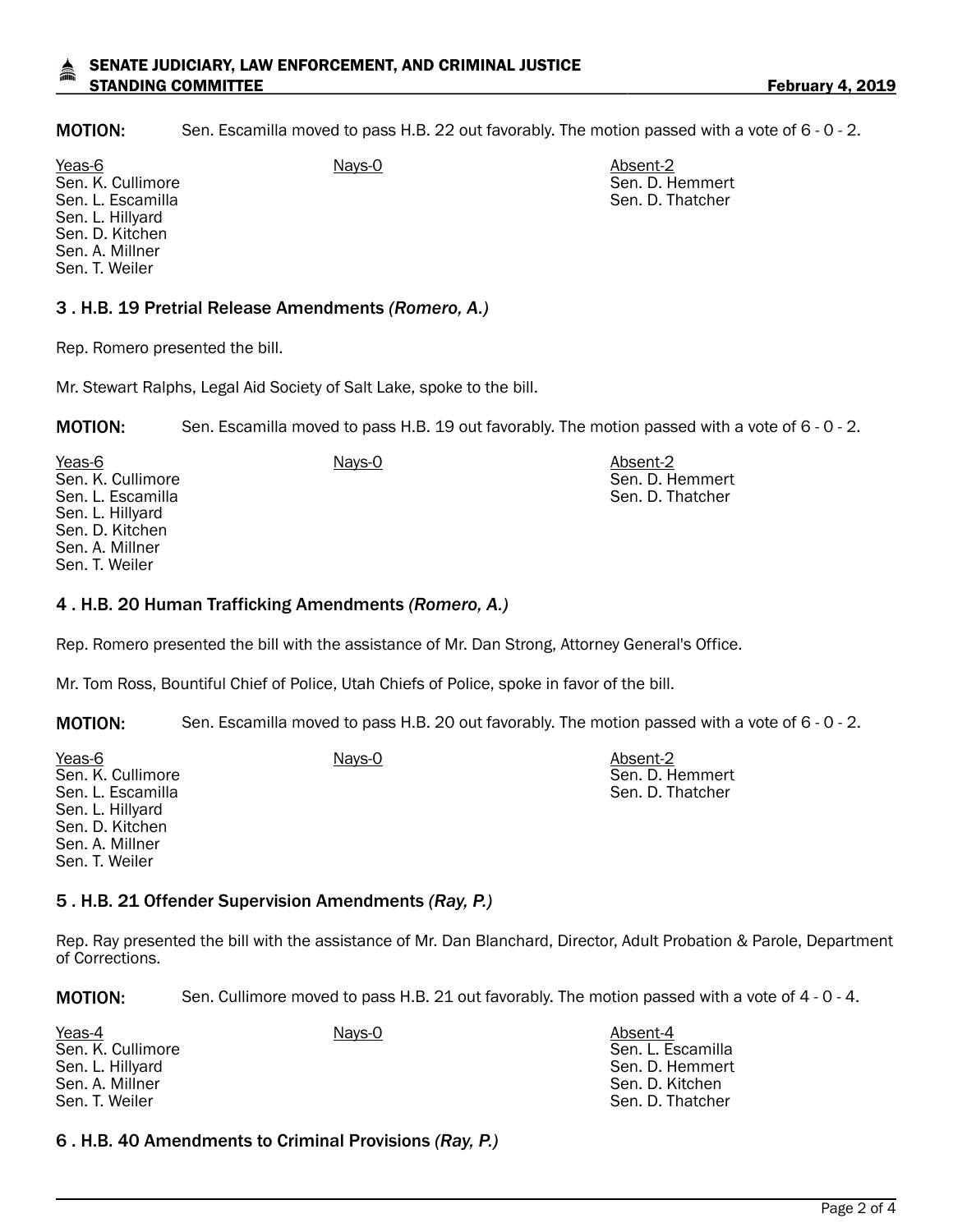Rep. Ray presented the bill.

MOTION: Sen. Millner moved to pass H.B. 40 out favorably. The motion passed with a vote of 4 - 0 - 4.

Yeas-4 Nays-0 Absent-4 Sen. K. Cullimore Sen. L. Hillyard Sen. A. Millner Sen. T. Weiler

Sen. L. Escamilla Sen. D. Hemmert Sen. D. Kitchen Sen. D. Thatcher

## 7 . H.B. 35 Custody and Parent-time Revisions *(Snow, V. L.)*

Rep. Snow presented the bill with the assistance of Stewart Ralphs, Family Law Section, Utah State Bar.

Ms. Laura Bunker, Family Policy Resource, spoke in favor of the bill.

Ms. Ronni Bateman Adams, Volunteer Director, Utah Chapter, Stop Abuse Campaign, spoke in favor of the bill.

MOTION: Sen. Cullimore moved to pass H.B. 35 out favorably. The motion passed with a vote of 3 - 0 - 5.

| Yeas-3            | Nays-0 | Absent-5          |
|-------------------|--------|-------------------|
| Sen. K. Cullimore |        | Sen. L. Escamilla |
| Sen. A. Millner   |        | Sen. D. Hemmert   |
| Sen. T. Weiler    |        | Sen. L. Hillyard  |
|                   |        | Sen. D. Kitchen   |
|                   |        | Sen. D. Thatcher  |

### 8 . S.B. 47 Placement of Minors Amendments *(Fillmore, L.)*

Sen. Fillmore presented the bill.

MOTION: Sen. Millner moved to replace S.B. 47 with 1st Substitute S.B. 47. The motion passed with a vote of  $4 - 0 - 4$ .

| Yeas-4<br>Sen. K. Cullimore<br>Sen. L. Escamilla<br>Sen. A. Millner | Nays-0 | Absent-4<br>Sen. D. Hemmert<br>Sen. L. Hillyard<br>Sen. D. Kitchen |
|---------------------------------------------------------------------|--------|--------------------------------------------------------------------|
| Sen. T. Weiler                                                      |        | Sen. D. Thatcher                                                   |

Ms. Diane Anderson spoke to the bill.

MOTION: Sen. Escamilla moved to pass 1st Substitute S.B. 47 out favorably. The motion passed with a vote of 5 - 0 - 3.

Yeas-5 Nays-0 Nays-0 Nays-0 Absent-3 Sen. K. Cullimore Sen. L. Escamilla Sen. D. Kitchen Sen. A. Millner Sen. T. Weiler Sen. D. Hemmert Sen. L. Hillyard Sen. D. Thatcher

Sen. Escamilla assumed the chair.

9 . S.B. 109 Asset Forfeiture Amendments *(Weiler, T.)*